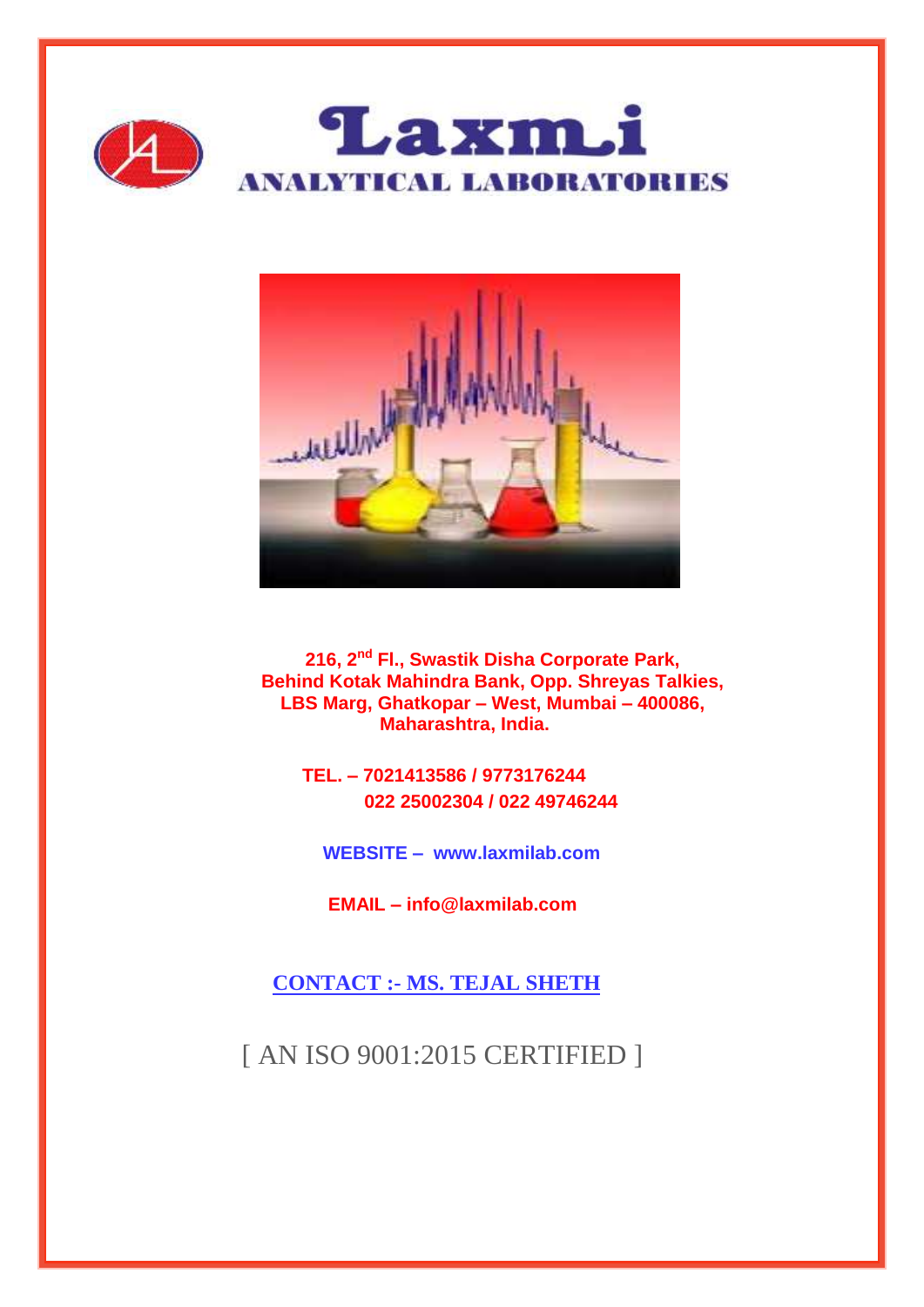# LAXMI ANALYTICAL LABORATORIES [ LAL ] is an Analytical

Service provider which was established with the Sole aim to provide Total Analytical Solution to the customers.

**LAL** Provides accurate and Timely Analytical & Microbiological Testing Services with access to Analytical Instruments like GC, GCMS, HPLC, LCMS, Ion Chromatography, GPC, AAS, ICP, NMR, UV, FTIR, DSC, TGA, SEM, TEM, XRD, XRF.

**We also provide Analytical services of Method Development, Method Validation, Interpretation of Data, Project Work, RoHS, REACH** , **& Unknown Product Identification**.

# LAXMI ANALYTICAL LABORATORIES [ LAL ] is founded by a

Visionary technocrat having decades of technical experience with the intention to provide One Stop Analytical Solution with Latest Instrumentation Technology available.

At **LAL**, We listen to clients requirements and provide them with satisfactory solution of their Analytical needs.

With Growing needs of Industries & Researchers we add on our Analytical Services from time to time so that they can get all analysis done under one place.

LAL caters to Major **Instrumental, Chemical and Microbiological Analysis** in

the area of

- 1) Speciality Chemicals
- 2) Pharmaceutical Intermediates
- 3) Dyes & Intermediates
- 4) Textile Auxiliaries and Chemicals
- 5) Paint, Polymers & Pigments
- 6) Flavours, Fragrance, Essential Oil & Perfumery
- 7) Cementious Materials & Fly Ash
- 8) Plastic & Polymers
- 9) Petroleum Products, Oil, Coal, Fuel
- 10)Environmental / Water
- 11)Electric components / PCB Board
- 12)Metals, Minerals & Ores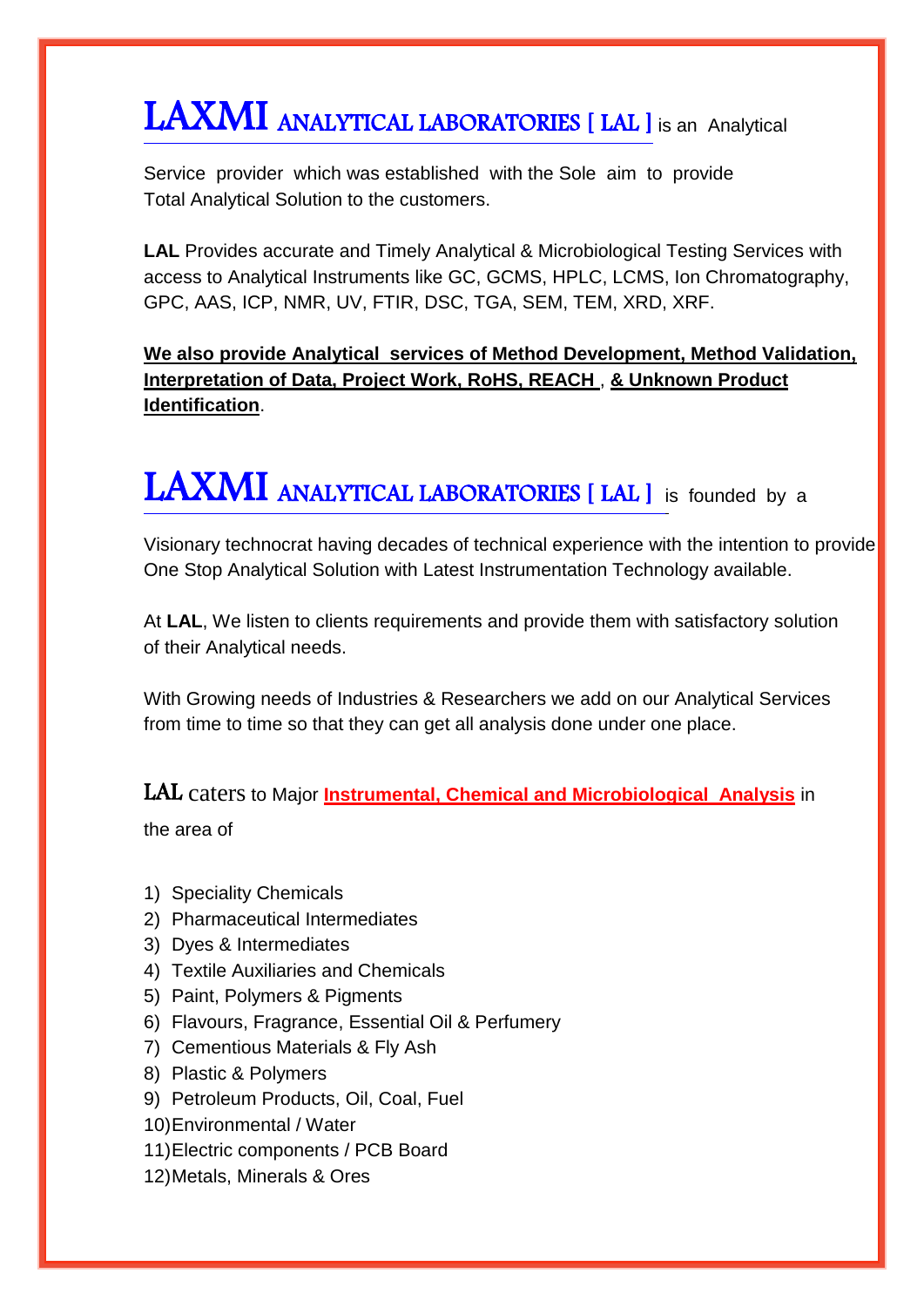## **INSTRUMENTAL ANALYSIS :-**

### **♦ Chromatography**

#### **● Gas Chromatography (GC) Gas Chromatography- Head Space (GC-HS)**

 **Detectors – FID / ECD** Purity / Impurity Profiling Fatty Acid Methyl Esters Method Development / Method Validation Quantification of Organic Volatile Impurities / Residual Solvents by Head Space. **ALL RANGES OF CAPILLARY COLUMNS AVAILABLE**

#### **● High Performance Liquid Chromatography (HPLC)**

 **Detectors - UV- Vis / PDA / RI** Purity / Impurity Profiling Method Development / Method Validation  **ALL RANGES OF C8, C18, PHENYL, CYANO, AMIDE & CHIRAL COLUMNS AVAILABLE**

#### **● Preparative High Performance Liquid Chromatography (HPLC)**

 **Isolation / Purification / Characterization of Impurity**

#### **● Gas Chromatography Mass Spectrometry (GCMS)**

 Unknown Volatile Organic Components Identification having melting / Boiling Point of  $<$  300 °C and Molecular Wt upto 600 m/z Poly Chlorinated Biphenyls, Poly Aromatic Hydrocarbons, Organotin, BHT, Bisphenol A, Aryl Amines by GCMS

#### **● Liquid Chromatography Mass Spectrometry (LCMS & MS-DIP)**

 Unknown Non Volatile Organic Components Identification having melting / Boiling Point of More than 300 $\mathrm{^{0}C}$  and Molecular Wt upto 20000 m/z

#### **● Gel Permeation Chromatography (GPC)**

 Determination of Molecular Weight, Molecular Number & Polydispersity of Polymer Sample Sample solubility – Water / Chloroform / THF

#### **● Ion Chromatography**

 Anions –Chloride, Bromide, Fluoride, Nitrite, Nitrate, Phosphate, Sulphate, Chlorite, Chlorate, Carbonate, Propionate, Formate, Acetate, Glycolate, Carbonate, Thiosulphate, Thiocyanate Cations –Sodium, Lithium, Potassium, Calcium, Magnesium, Ammonium, Manganese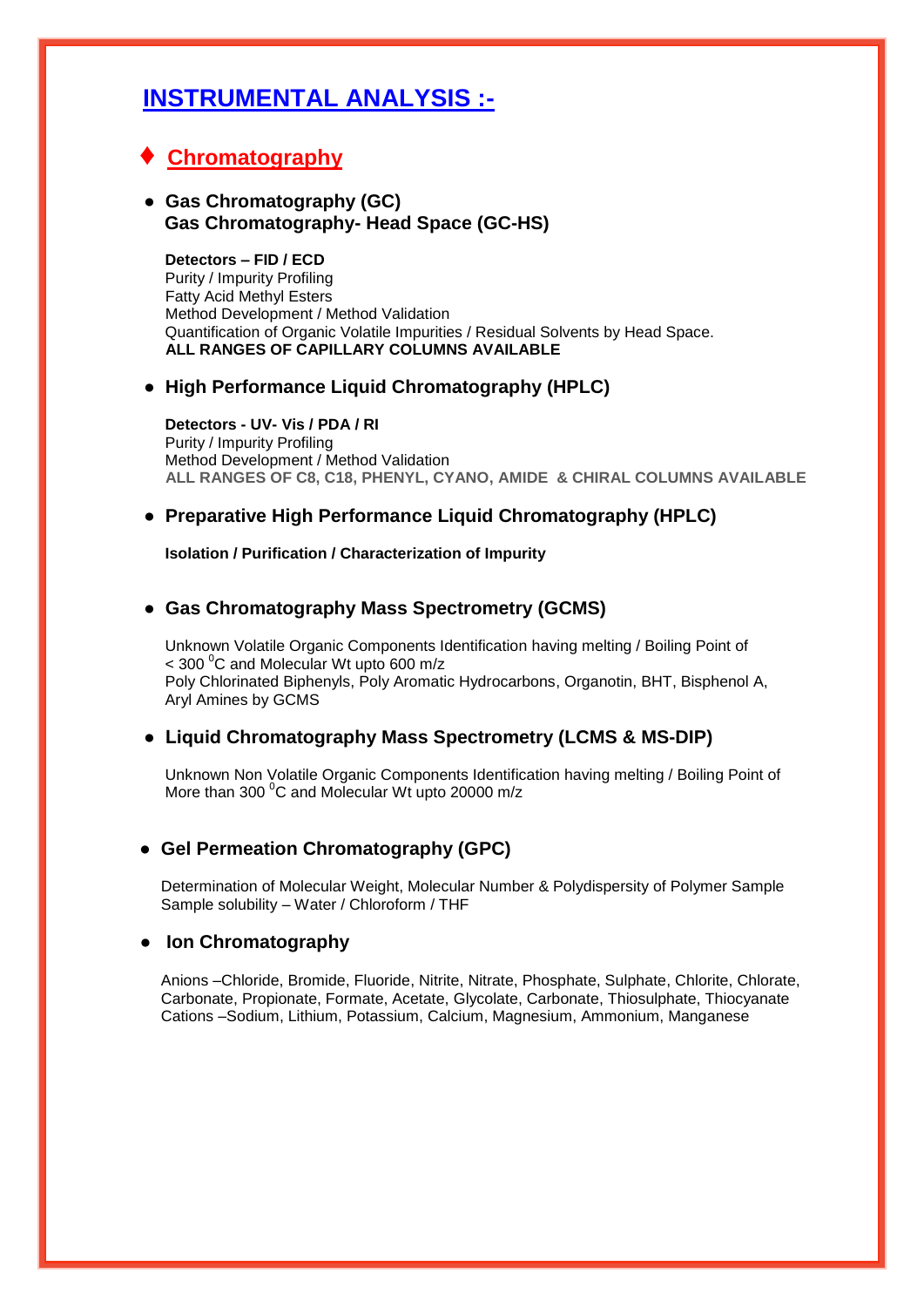- **♦ Thermoanalytical Techniques**
- **Thermogravimetry Analysis (TGA) (From Ambient to 900 deg C)**
- **● Differential Scanning Colorimetry (DSC) (- 75 deg C to 490 deg C)**

Melting Behavior, Glass Transition, Heat of Fusion, Thermal Stability, Specific Heat.

### **Spectroscopy**

- **UV - Visible Spectroscopy (UV-Vis)**
- **● Fourier Transform Infra-Red Spectroscopy (FTIR & FTIR - ATR)**
- **Inductive Couple Plasma - Optical Emission Spectroscopy (ICP-OES)**

 Elements : Al, As, Ag, B, Ba, Bi, Ca, Cd, Co, Cr, Cu, Fe, Ga, Hg, In, K, Li, Mg, Mn, Mo, Na, Ni, P, Pb, S, Se, Si, Sn, Sr, Ti, Tl, V, Zn, Zr

#### **● Atomic Absorption Spectrophotometry (AAS)**

Fe, Co, Ni, Cu, Zn, Cr, Cd, Pb, Al, Mn, Na, K, Ca, Mg, Al, Si, Sb, Hg, AS, Se, Pd etc.

 **● Energy Dispersive X - Ray Fluorescence Spectroscopy (ED - XRF)**

Qualitative Detection of Elements from Sodium to Uranium in the Periodic Table

#### **● Nuclear Magnetic Resonance Spectroscopy (NMR)**

1H, 13C, 19F, 31P NMR

#### **● Colour Measurement by Macbeth Spectrophotometer**

 Colour Measurement [ L, a, b Values ] or Reflectance / Whiteness / Brightness / Yellowness Index Colour Difference [ K/S, Delta E ] Sample Vs. Standard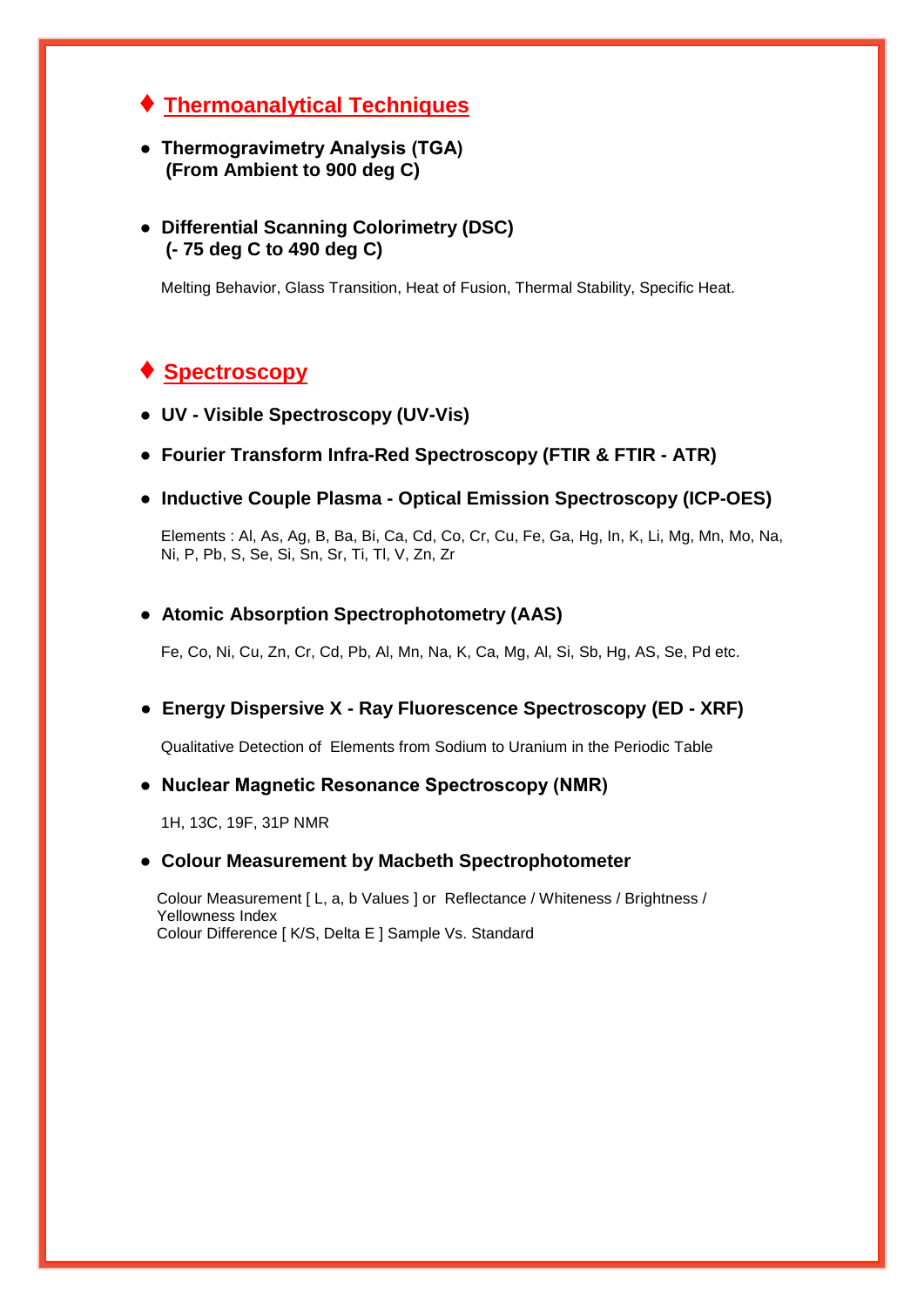### **♦ Particle Size Analysis**

 **● Particle Size Analysis By Malvern Mastersizer Laser Diffraction based with Dry Powder Feeder Attachment).**

Particle Size from 0.02 um to 2000 um

 **● Particle Size Analysis By Sympatec**

Particle Size from 0.1 um to 875 um

#### **● Particle Size Analysis By Sedigraph**

Particle Size from 0.1 um to 45 um

 **● Nano Particle Size Analysis By Malvern Zetasizer Nano ZS System**

Particle Size from 0.3 nm to 5 um

 **● Zeta Potential Analysis By Malvern Zetasizer Nano ZS System**

### **♦ Microscopy**

- **SEM - EDAX**
- **Scanning Electron Microscopy (SEM)**
- **Transmission Electron Microscopy (TEM )**
- **♦ Crystal Phase & Surface Analysis Techniques**
- **X - Ray Diffraction (XRD)** 2 Theta Range – 4 to 60 & 4 to 80 / % Crystallinity / Crystal Size
- **Surface Area & Pore Volume Analysis by BET**
- **Porosity Measurement by Mercury Porosimeter**
- **Surface Tension by Surface Tensiometer – Platinum Ring Method**
- **♦ Elemental Analysis Using Elemental Analyzer**

C, H, N, S,O Analysis.

 **♦ Total Organic Carbon Analysis [ TOC ]**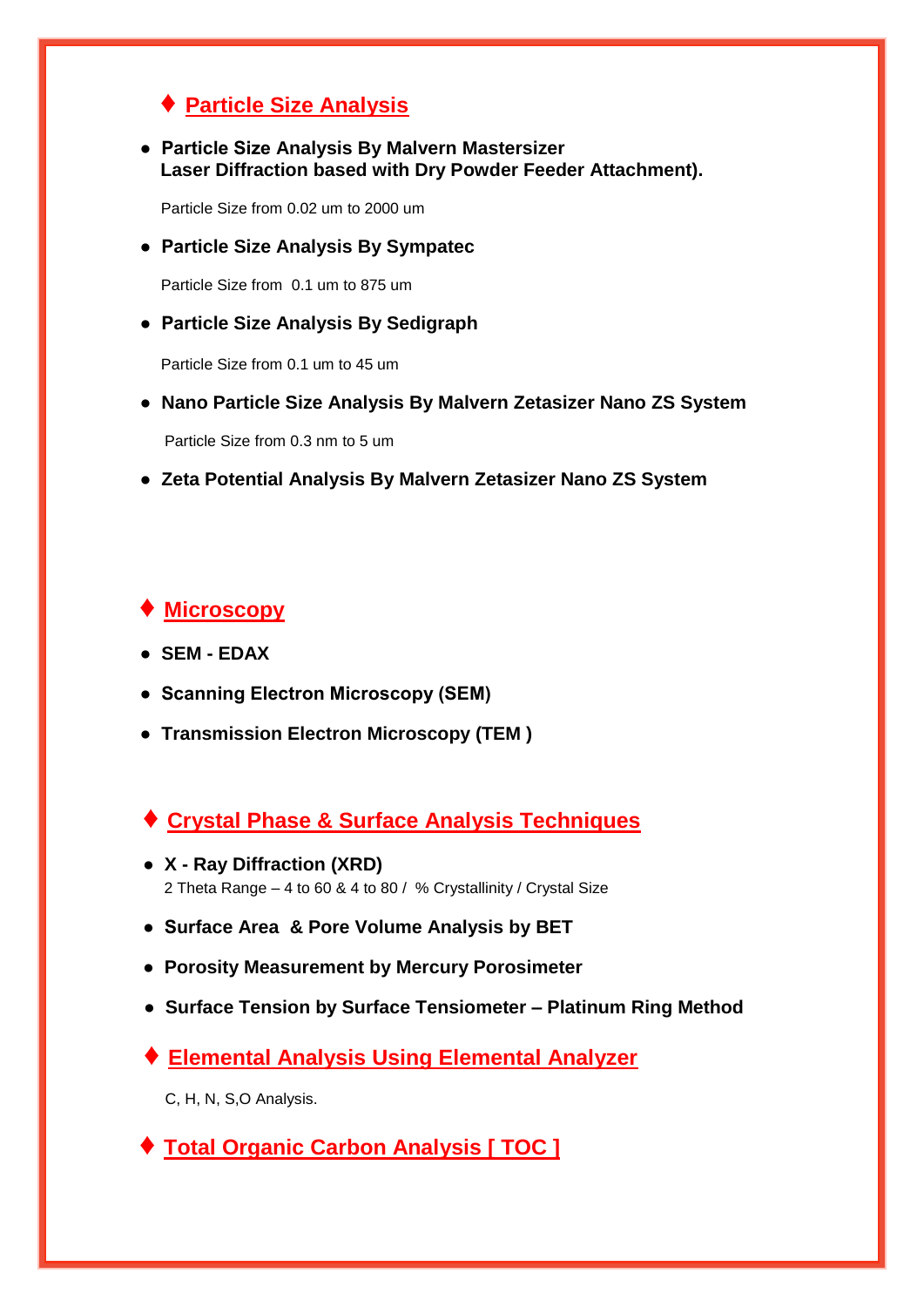# **OTHER ANALYSIS :-**

- pH
- Loss on Drying
- Moisture Content by K.F. (Karl Fischer)
- Bulk Density / Specific Gravity
- Pour Point / Cloud Point
- Melting Point / Boiling Point
- Refractive Index by Abbe Refractometer
- Flash Point / Aniline Point
- Color by APHA / Gardner Scale
- Specific Optical Rotation
- Calorific Value by Bomb Calorimeter
- Ash / Sulphated Ash / Acid Insoluble Ash
- Acid Value / Sap Value / Iodine Value / Ester Value
- COD / BOD
- Total Dissolved Solid
- Viscosity by Brook Field Viscometer / Ford Cup / Red Wood / U Tube
- Kinematic Viscosity at 40 & 100 Deg C
- Oil Absorption
- Mesh Size by Sieving
- % Filler Content for Plastics
- Hexa Valent Chromium by UV
- Nitrogen Content by Kjeldhal
- Copper Corrosion Test
- Free Formaldehyde [ISO 14184 Part 1]
- Release Formaldehyde [ISO 14184 Part 2]
- Melt Flow Index
- Softening Point of Grease
- Titration & Gravimetric Analysis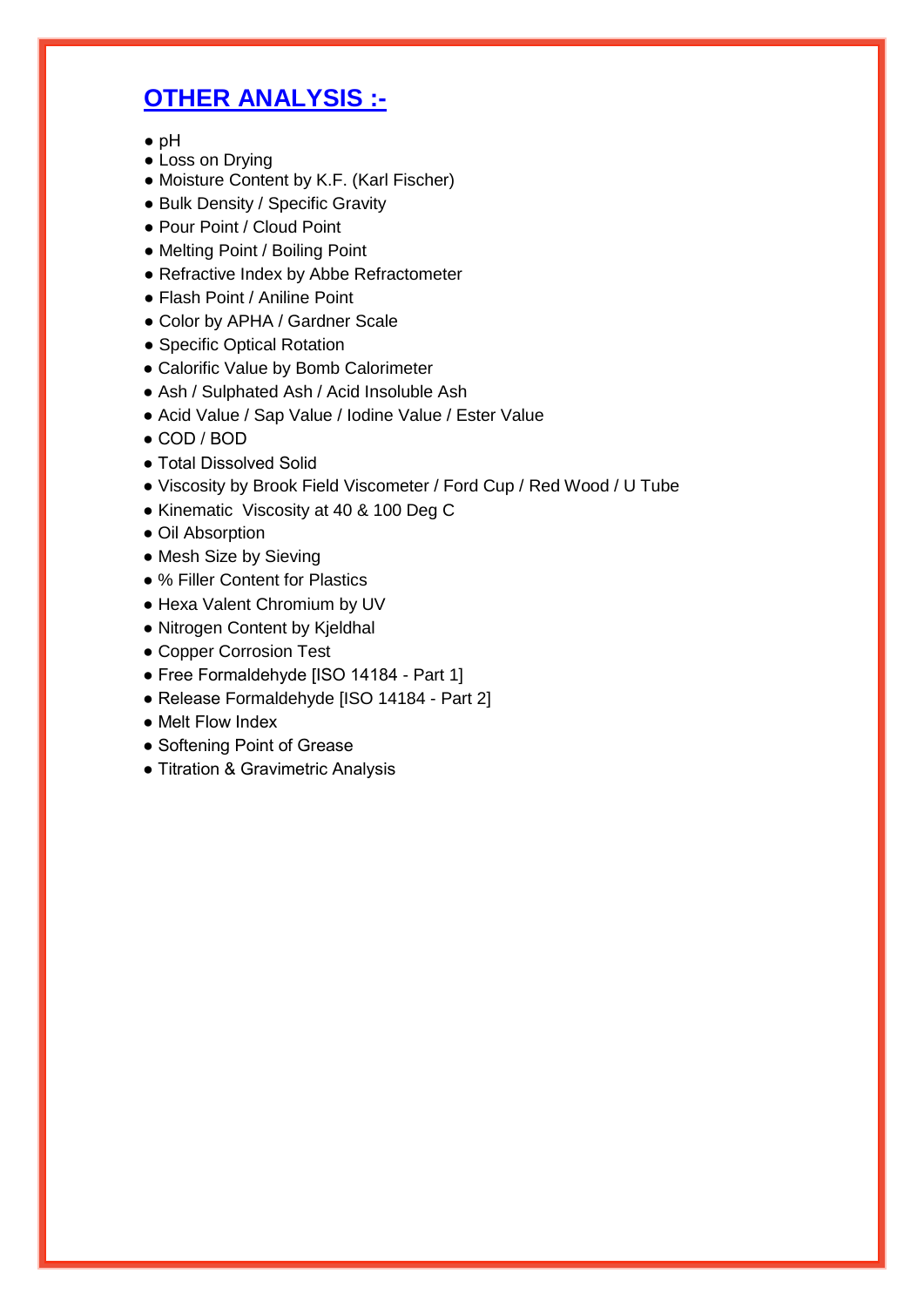# **MICROBIOLOGICAL ANALYSIS :-**

#### **Textile Material**

- Antibacterial activity of fabrics assessment of textile materials- Parallel Streak Method [ AATCC-147-2004 ]
- Antibacterial Finishes on textile materials [ AATCC-100-2004 ]
- Determining the Antimicrobial activity of Immobilized Antimicrobial agents under Dynamic contact conditions [ASTM: E2149-01 ]
- Evaluation of Antibacterial activity of textile Materials: Agar Diffusion Plate Test [ ISO 20645-2004 ]
- Testing of antibacterial activity and Efficacy on Textile products [ JIS L 1902:2002 ]
- Determination of population of Microorganism on Product [ IS; ISO/FDIS 11737-1; Part 1; 2005 ]
- Mosquito Repellency [ U.S. Patent 5,198,287 ]
- Mosquito Repellency [ Modified WHO/CTD/WHO - PES/IC/96.1 ]
- Assessment of Dust Mite Properties of Textiles [ AATCC Test Method Draft 5, Jan 2005 ]
- Assessment of Antifungal Activity of Textile Materials [ MIL-STD-810F Method 508.5.1-12 January 2000 ]
- Assessment of Antifungal Activity of Textile & other Materials [ AATCC Test Method 30 III ]

#### **Non Textile Material such as Plastic Glazed Surfaces**

● Antimicrobial Products- Test for antimicrobial activity and Efficacy [ JIS Z 28.1-2000 ]

#### **Polymeric Materials**

● Determining Resistance of Synthetic Polymeric Materials to Fungi [ ASTM: G-21 ]

#### **Any Surface or Material Contaminated with Microbes**

● Identification of Pathogenic Bacteria/ Fungi / Protozoa, Cysts [ Bergy's Manual of Determinative Bacteriology, 2000; ASM Manual ]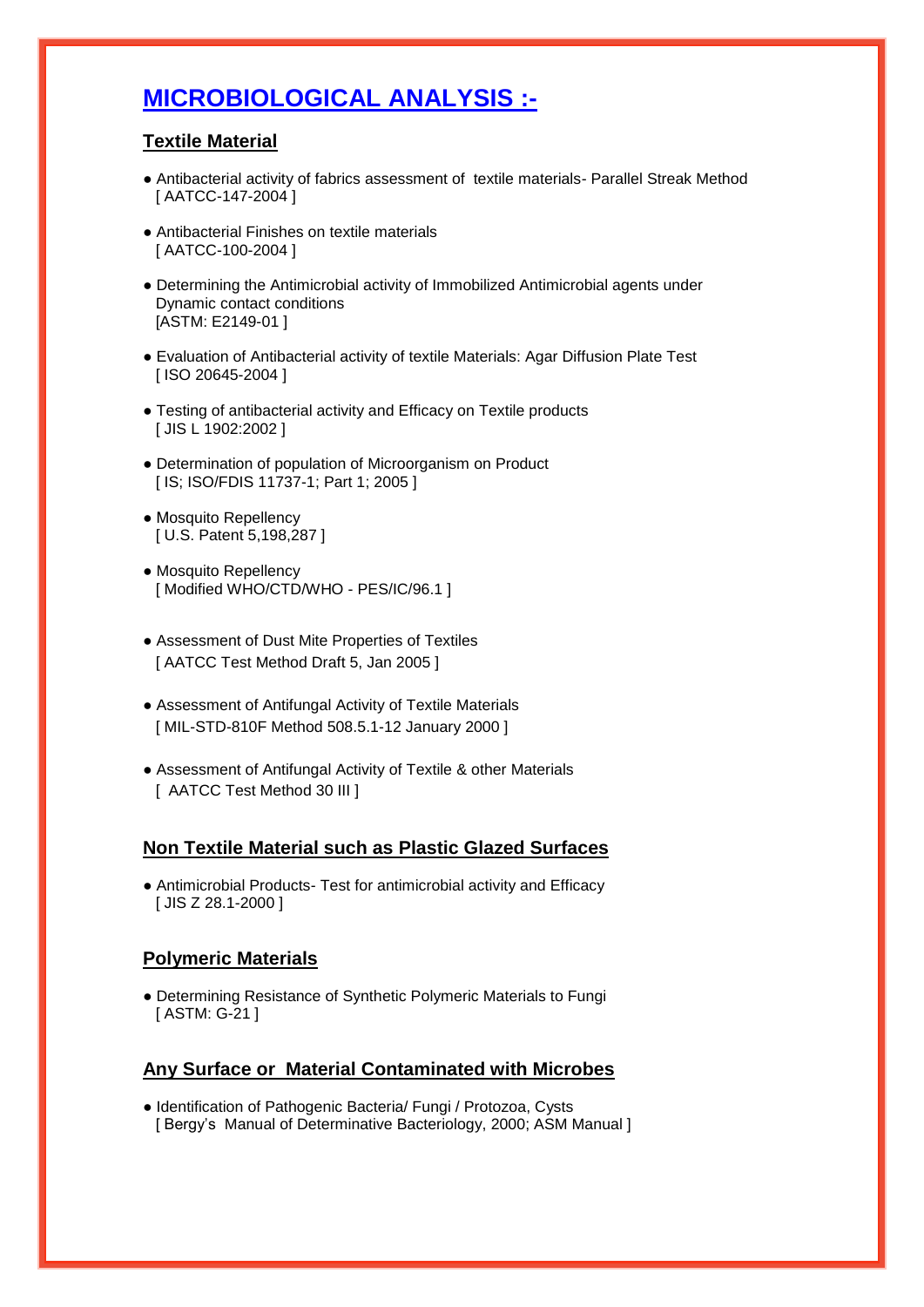#### **Chemicals / Any Antimicrobial Formulations**

- Minimum Inhibitory Concentration (MIC) for any one organism; Tube Method [ ASM Methods ]
- Minimum Bactericidal Concentration (MBC) for any one organism; Plate Method [ ASM Methods ]
- Antifungal Activity by Plate Method [ ASM Methods ]
- Time Kill Test using Bacteria, Fungi & Algae [ API RP-38 Method 2002 ]
- Preservative Effectiveness for organisms Preservative Challenge Test
- In Vitro Cytotoxicity Test. This test is done on Mouse Kidney Cell Line L929. It can be done Qualitatively and Quantitatively. Quantitatively can be done by MMT Assay. Test Method is EN ISO 10993-5:2009

#### **Paints**

- Resistance to growth of mold on the surface of interior paint coatings in an environmental chamber (Evaluation of Antifungal activity of paint samples on applied surfaces) [ ASTM D 3273-05 ]
- Evaluating Degree of Surface Disfigurement of Paint Films by Microbial Growth (Fungal or Algal) on soil & Dirt Accumulations [ASTM D 3274-2002 ]
- To assess the performance of in-can Oxford Cylinder cup Preservatives; Qualitative method bioassay
- To assess the performance of preservative Filter Paper Method in exterior paint; Qualitative method

#### **Water Samples** - **Drinking Water/ Swimming Pool water**

- Total Plate Count [ IS 1622 1981 ]
- Enumeration of coliforms by MPN Method [ IS 1622 1981 ]
- Enumeration of coliforms by Membrane Filter Assembly [ IS 1622 1981 ]
- Enumeration of Escherichia coli by MPN Method [ IS 1622 1981 ]
- Enumeration of Clostridium welchii [ IS 1622 1981 ]
- Faecal Streptococci [ IS 1622 1981 ]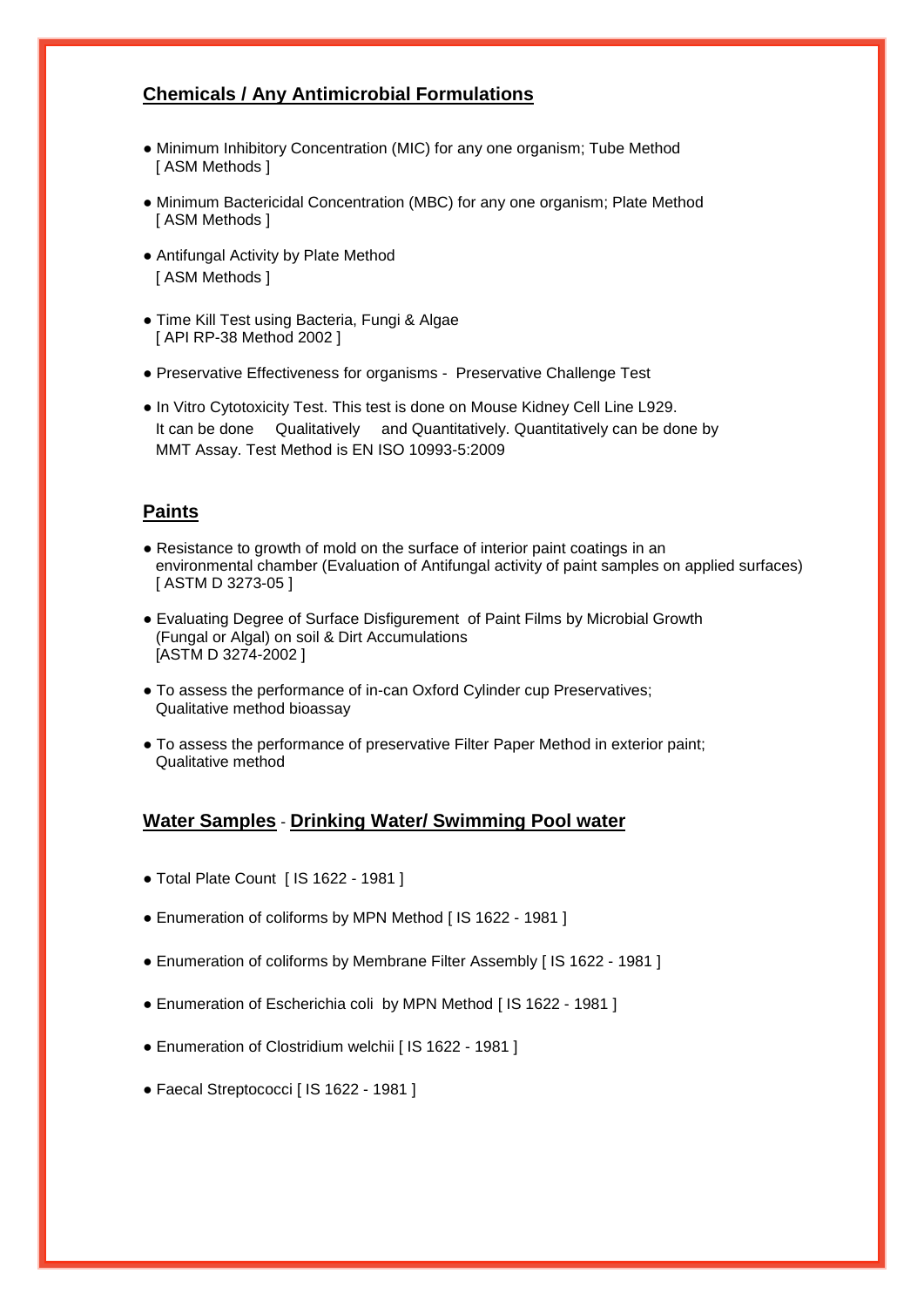### **Food Samples – Cereals, Pulses & Cereal Products, Herbs, Spices & Condiments, Canned & Processed Food, Milk & Dairy Products, Fruit & Fruit Products, Animal Feeds**

- Total Bacterial Count [ IS 5402: 2002 / ISO 4833:1991 / Reaffirmed 2007 ]
- Total Yeast & Mould Count [ IS 5403: 1999, Reaffirmed 2005 / Reaffirmed 2009 ]
- Enumeration of Coliforms [IS 5401 (Part 1): 2002 / ISO 4832 : 1991 / Reaffirmed 2007 ]
- Detection & Identification of Escherichia coli [IS 5401 (Part 1): 2002 / ISO 4832 : 1991 / Reaffirmed 2007 ]
- Enumeration of Escherichia coli by Plate Method [IS 5401 (Part 1): 2002 / ISO 4832 : 1991 / Reaffirmed 2007 ]
- Enumeration of Escherichia coli by MPN Method [IS 5401 (Part 1): 2002 / ISO 4832 : 1991 / Reaffirmed 2007 ]
- Detection of Salmonella [IS 5887 (Part 3): 1999 / ISO 6579 : 1993 / Reaffirmed 2009 ]
- Detection of Shigella [IS 5887 (Part 7): 1999 / Reaffirmed 2009 ]
- Detection / Enumeration of S.aureus by Plate Method [IS 5887 (Part 2): 1999 / Reaffirmed 2009 ]
- Enumeration of Faecal Streptococci by Plate Method [IS 5887 (Part 2): 1999 / Reaffirmed 2009 ]
- Enumeration of Faecal Streptococci by MPN Method [IS 5887 (Part 2): 1999 / Reaffirmed 2009 ]
- Enumeration & Confirmation of Bacillus cereus [IS 5887 (Part 6): 1999 / ISO 7932 / Reaffirmed 2009 ]
- Detection / Enumeration of Clostridium perfringens [IS 5887 (Part 4): 1976 / Reaffirmed 2009 ]
- Enumeration of Pseudomonas aeruginosa [IS 14843 : 2000 / ISO 13720 : 1995 / Reaffirmed 2009 ]
- Detection of Vibrio cholerae [IS 5887 (Part 5): 1976 / Reaffirmed 2009 ]
- Detection of Listeria monocytogenes Part 1 [IS 14988 (Part 1): 2001 / ISO 11290-1: 1996 / Reaffirmed 2007 ]
- Detection of Listeria monocytogenes Part 2 [IS 14988 (Part 2) : 2001 / ISO 11290-1 : 1996 / Reaffirmed 2009 ]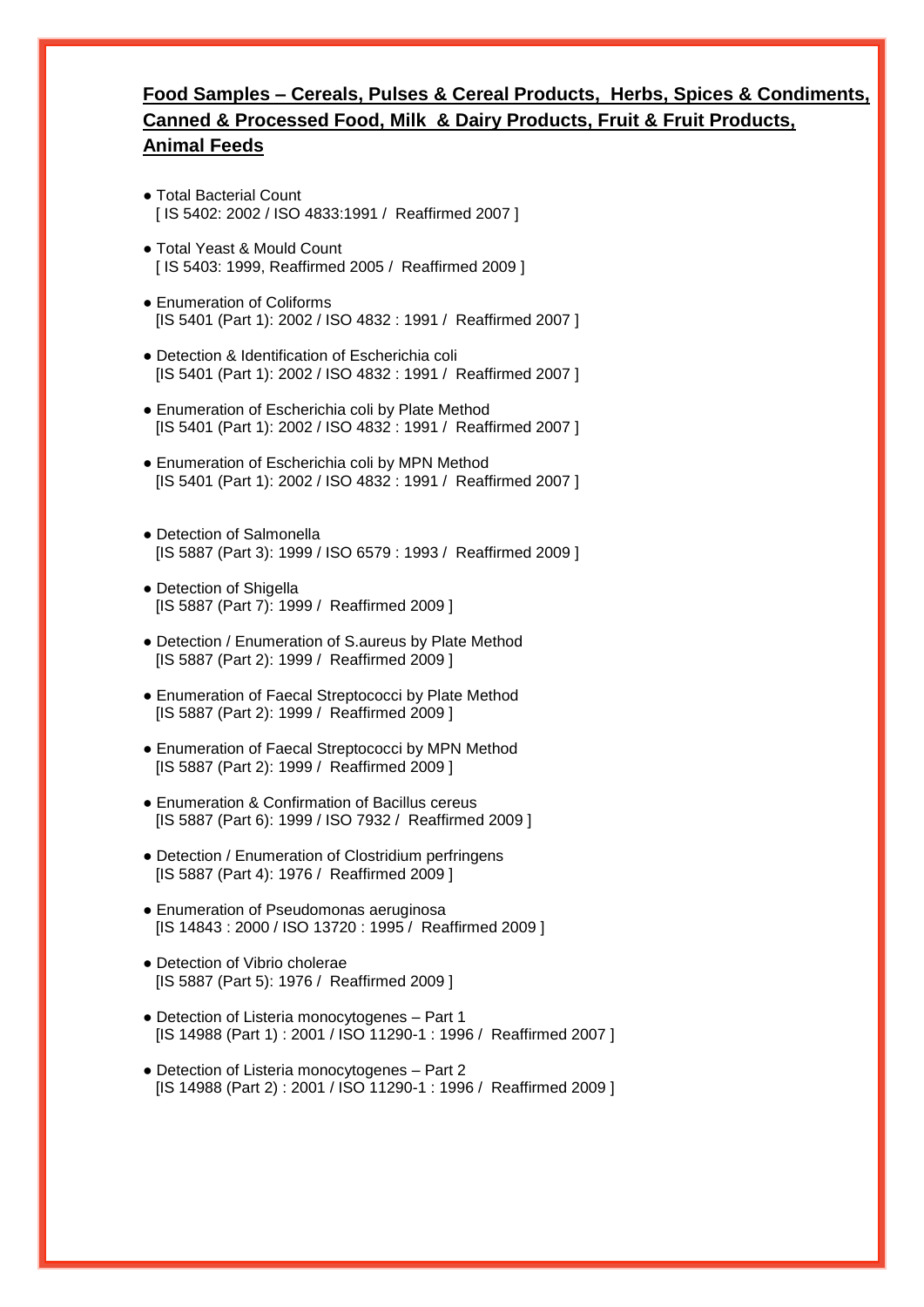# **PRODUCT WISE ANALYSIS**

# **♦ PIGMENT ANALYSIS**

- pH
- Density
- Oil absorption
- Light Fastness
- Strength & Tone measurement
- Particle Size Analysis
- Polychlorinated bihenyls (PCBs)
- Polyaromatic Hydrocarbons (PAHs)
- Hexachlorobenzene (HCB)
- Pentachlorophenol,Tetra chlorphenol (PCP & TeCP)
- Aromatic amines(24 Banned amines)
- Sulphonated aromatic amines
- Unsulphonated aromatic amines
- Extractable heavy metals
- Carbon black
- Dimethyl acetamide(DMAc)
- Dichlorobenzene
- Dinitrotoluene & Chlorotoluene
- Nitrobenzene
- Phthalimide
- 4-Nitro biphenyl(4NBP)
- Purity by acid pasting

## **♦ TEXTILE ANALYSIS**

- Identification of Fiber
- Ends & Peaks per unit length
- Light Fastness, Weathering Fastness
- Colour Fastness against rubbing under Wet & Dry Conditions
- Colour Fastness to Perspiration, Water & Sea Water

# **♦ CEMENTIOUS MATERIAL & FLY ASH ANALYSIS**

- Bulk Density / Specific Gravity
- LOI
- XRF
- Finesse [ Retention on 45 u Sieve ]
- Particle Size Analysis
- Compressive Strength
- Water Absorption
- Abrasive Resistance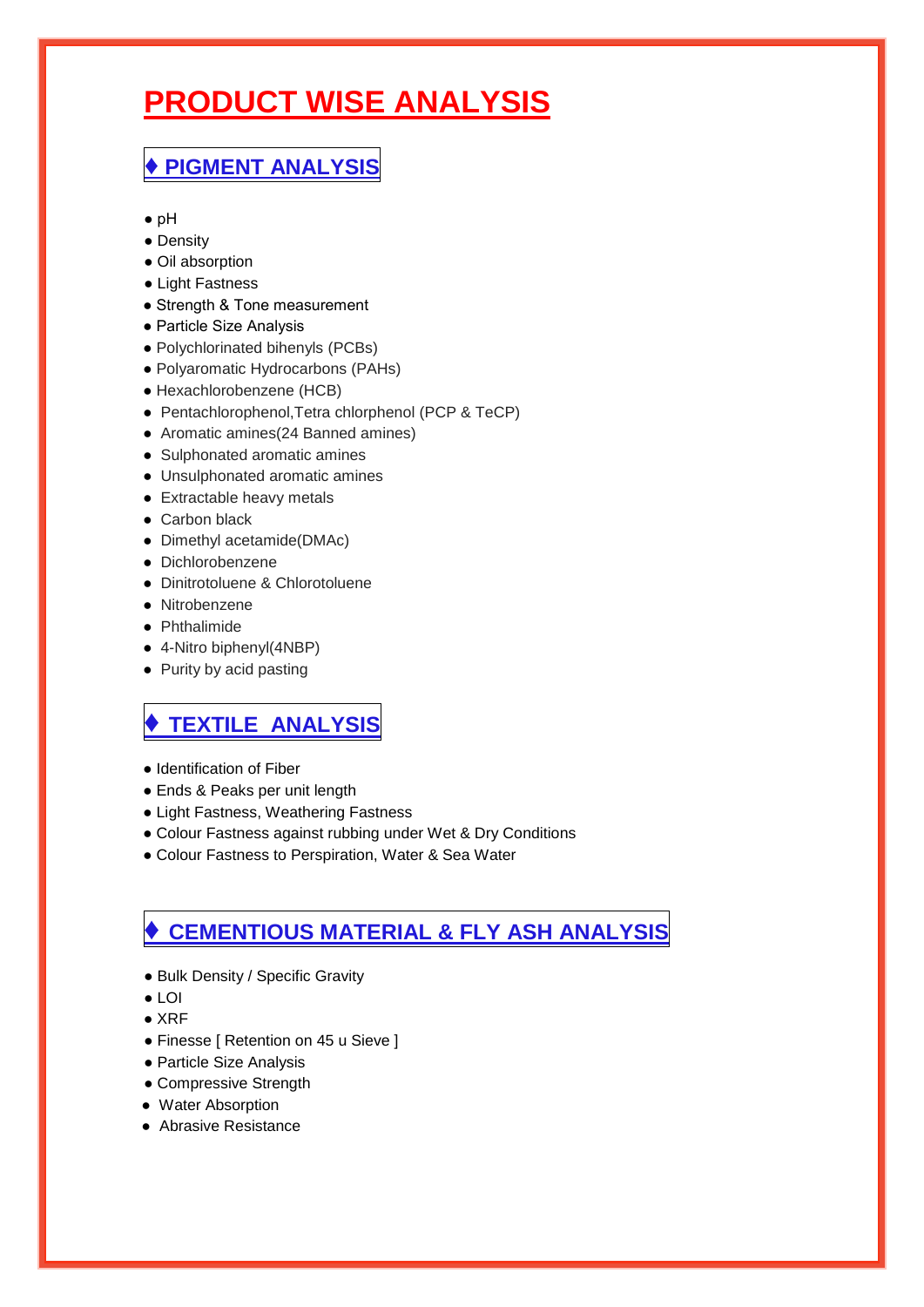### **♦ PERFUME / FLAVOURS / FRAGRANCE/ ESSENTIAL OIL ANALYSIS**

- GC / GCMS Identification of Components eluted in GC.
- Density / Specific Gravity
- Colour by APHA
- Solubility
- Optical Rotation
- Refractive Index

### **♦ PLASTIC & POLYMER ANALYSIS**

- Identification of Plastic Material by DSC
	- [ PP, LDPE, HDPE, Polyacetal, PET, PBT, Nylon 6, Nylon 66, Nylon 610, PVC, PS, PMMA)
- % Filler Content & Identification of Filler
- Specific Gravity
- Glass Transition(Tg)
- Heat Capacity
- Melting Peak

# **♦ COAL ANALYSIS**

- . Total Moisture
- Inherent Moisture
- Ash Content
- Volatile Matter
- Fixed Carbon
- Total Sulfur by ICP
- Ultimate Analysis ( C,H,N,S)
- Gross Calorific Value

### **♦ FERRTILIZER & SOIL ANALYSIS**

- pH
- Moisture
- **Bulk Density**
- Acidity
- Alkalinity
- Total Phosphate
- Water Soluble Phosphate
- Water soluble Potash
- Particle size
- Sieve Test
- Micronutrient [Iron, Copper, Zinc, Magnesium, Manganese, Arsenic, Sulfur ]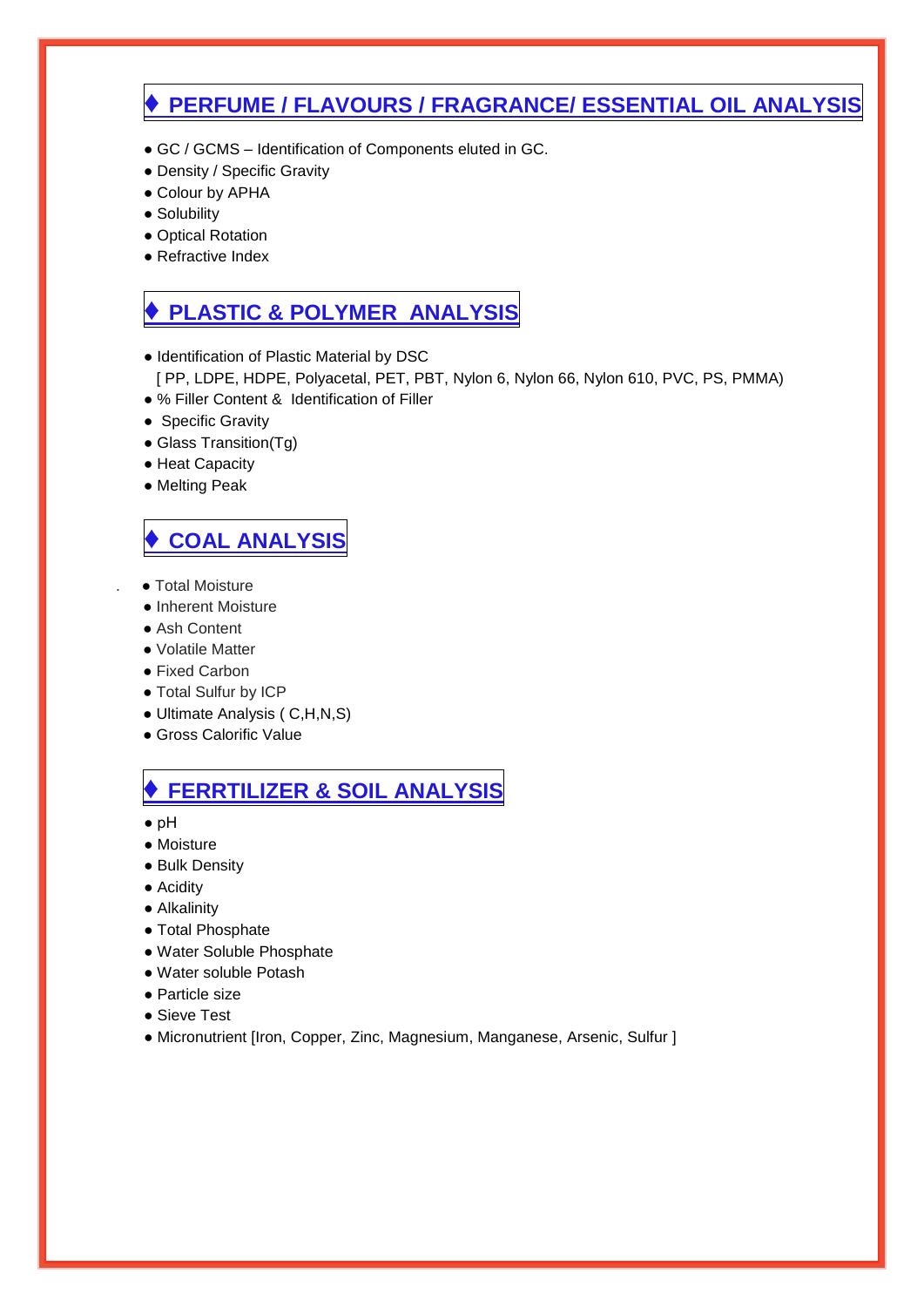### **♦ ENVIRONMENTAL / WATER ANALYSIS**

- Colour
- Odour
- pH
- Turbidity (NTU)
- Conductivity
- Salinity
- Total Solids
- Total Dissolved Solids
- Total Suspended Solids
- Organic Solids
- Inorganic Solids
- Acidity
- Total Alkalinity
- Dissolved Oxygen
- Total Hardness as CaCO3
- Nitrate
- Nitrite
- Chloride
- Sulphate
- Sulfide
- Phosphate
- Residual Free Chlorine
- Silica
- Borates
- Ammonical Nitrogen
- Total Nitrogen
- Free Ammonia
- COD / BOD
- $\bullet$  TOC
- Phenolic Compound
- Mineral Oil
- Ba, Cu, Fe, Mn,Zn, Ag, Al, Se, Na, Ca, Mg,Sb, Hg, Cd, As, Pb, Cr, Ni, V
- Poly Chlorinates Biphenyls
- Poly Aromatic Hydrocarbons
- Total Pesticide Residue
- Escherichia coli
- Coliform Bacteria
- Faecal streptococci
- Staphylococcus aureus
- Sulphite reducing anaerobes
- Pseudomonas aeruginosa
- Aerobic Microbial Count
- Yeast and Mould
- Salmonella
- Shigella
- Vibrio cholera
- Vibrio parahaemolyticus
- Standard Plate Count
- Proteolytic and Lipolytic organisms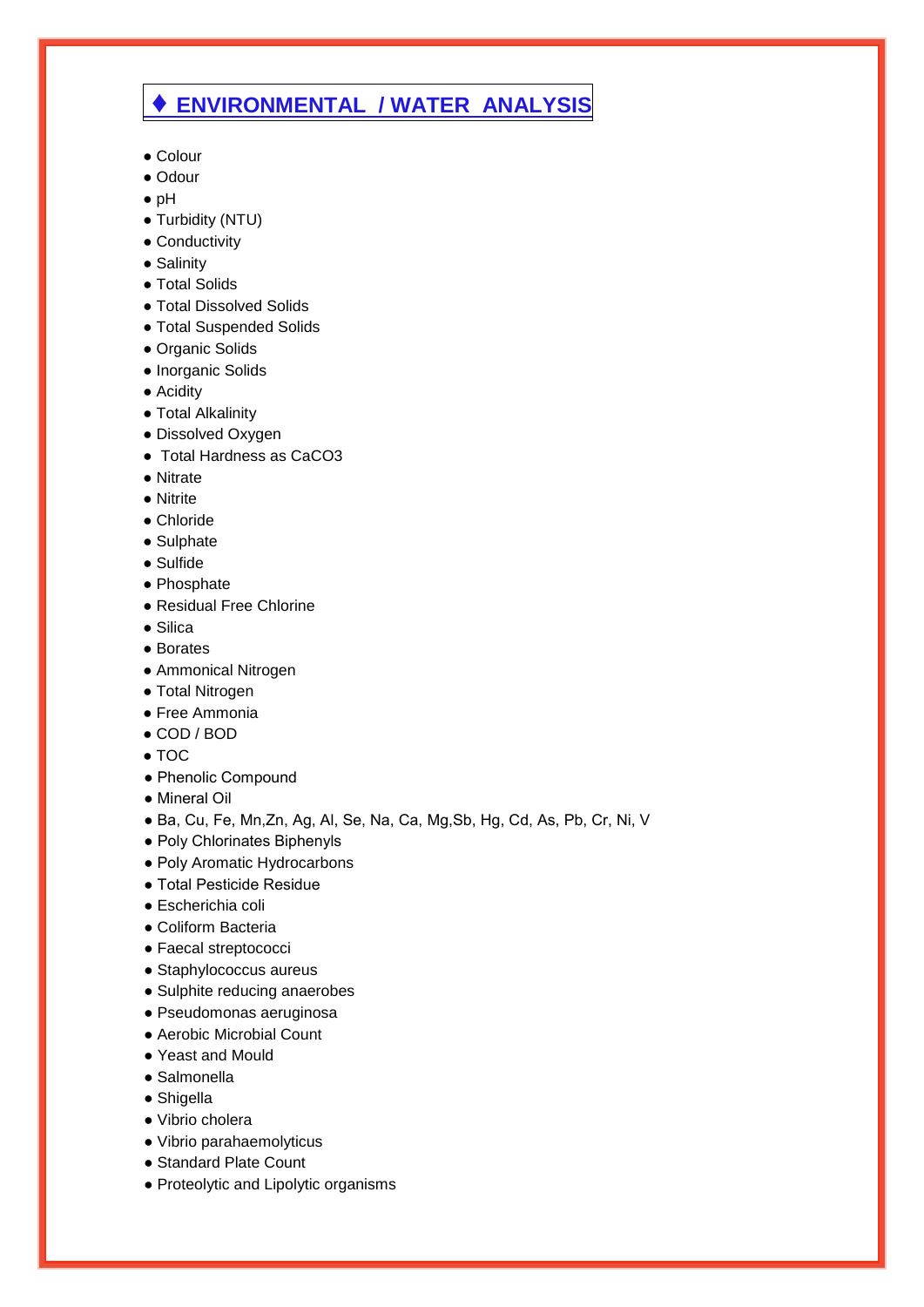# **♦ THERMIC FLUID & WASTE OIL ANALYSIS**

- Specific Gravity
- Boiling Point
- Moisture content
- Flash Point
- Sediment
- Kinematic Viscosity at 40 & 100 $\mathrm{^0C}$
- Viscosity Index.
- Copper Strip Corrosion
- Neutralization Number mg KOH /gm
- Specific Heat
- Sulphur, Lead, Cadmium, Chromium, Nickel, Arsenic by ICP

# **♦ VEGETABLE OIL & FATS ANALYSIS**

- Density
- Kinematic Viscosity at 40 $\mathrm{^0C}$
- Moisture
- Flash Point
- Iodine Number
- Acid Value
- Saponification Value
- Ash Content
- Calorific Value
- Sulfur Content
- Phosphorus Content
- Fatty Acid Methyl Esters Profiling by GC

# **♦ PETROLEUM PRODUCTS & FUEL ANALYSIS**

- Density
- Ash
- Water Content
- Sediment
- Carbon Residue
- Carbon Nos. by GC-Capillary
- Flash Point / Aniline Point
- Cloud Point / Pour Point
- Kinematic Viscosity at 40 & 100 $\mathrm{^0C}$
- Copper Corrosion Test
- Sulfur Content
- Gross Calorific Value